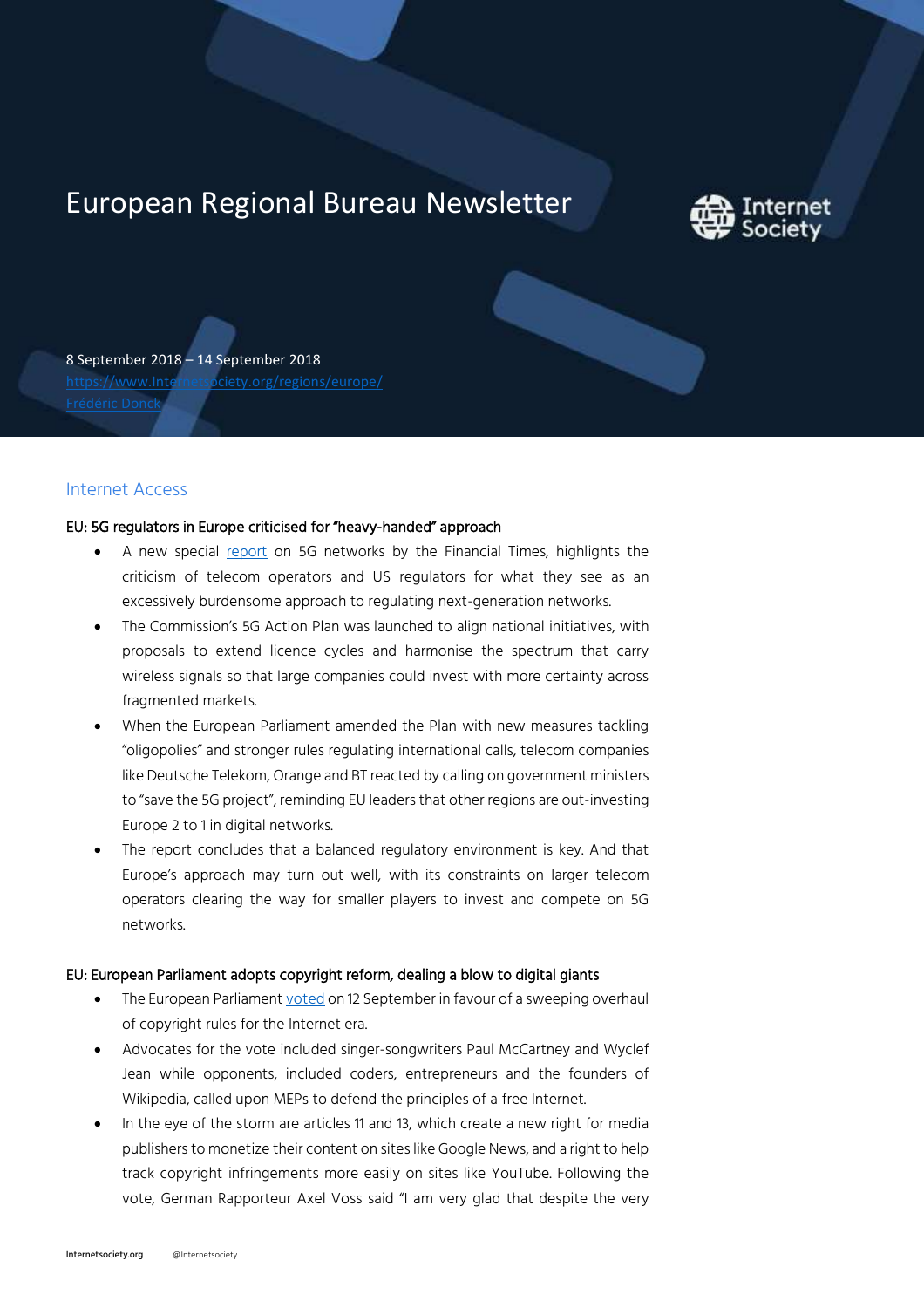strong lobbying campaign by the Internet giants, there is now a majority in the full house backing the need to protect the principle of fair pay for European creatives".

The approved [text](http://www.europarl.europa.eu/sides/getDoc.do?pubRef=-//EP//TEXT+TA+P8-TA-2018-0337+0+DOC+XML+V0//EN&language=EN) will now head into "trilogue" discussions between the Parliament, Commission and Council of the EU.

#### EU: Stakeholders react to the Copyright Vote

- Reactions to the copyright vote were divided between representatives of the ICT industry, defending principles of an open Internet, and on the other side, creative and publishing industries defending the importance of protecting the rights of users online.
- For EDiMA's director Siada El-Ramly, which represents platforms like Google, Facebook and Twitter in Brussels, the vote enables the "filtering of the Internet to the benefit of big businesses in the music and publishing industries despite huge public outcry".
- The Computer & Communications Industry Association (CCIA), regretted the EP's decision to adopt upload filters for a broad range of online platforms and hopes that a more balanced outcome will be made possible during final negotiations between the institutions.
- The European Consumer Organisation (BEUC) argued the vote put into question the benefits for consumers using the Internet, making it more difficult for them to easily upload videos, music and pictures that might contain copyrighted material as they could be scanned and blocked by platforms.
- The European Commission's Vice President for the Digital Single Market Andrus Ansip, welcomed the vote, saying the reform would bring "tangible benefits to EU citizens and educators, opening up the potential for more creativity by clarifying the rules and making them fit for the digital world."

# UK: Theresa May's government will cap roaming changes in the event of a "no-deal" after Brexit

- According to technical [papers](https://www.ft.com/content/b3981656-b75f-11e8-bbc3-ccd7de085ffe) published by the UK Government on measures it would take in the event of a no-deal, officials will limit excessive charges that telephone operators could reintroduce after Brexit.
- The "no-deal" papers cover a range of practical issues including passports, vehicle approvals, driving licences and competition, and are designed to prepare businesses and citizens for the potential impact of leaving the Single Market without an agreement.
- The government has also issued recommendations to broadcasters, telling large companies like London-based Disney and Discovery, who transmit over 1,400 channels across Europe, that they must confirm whether they have the appropriate licences for markets within the EU.

### **Trust**